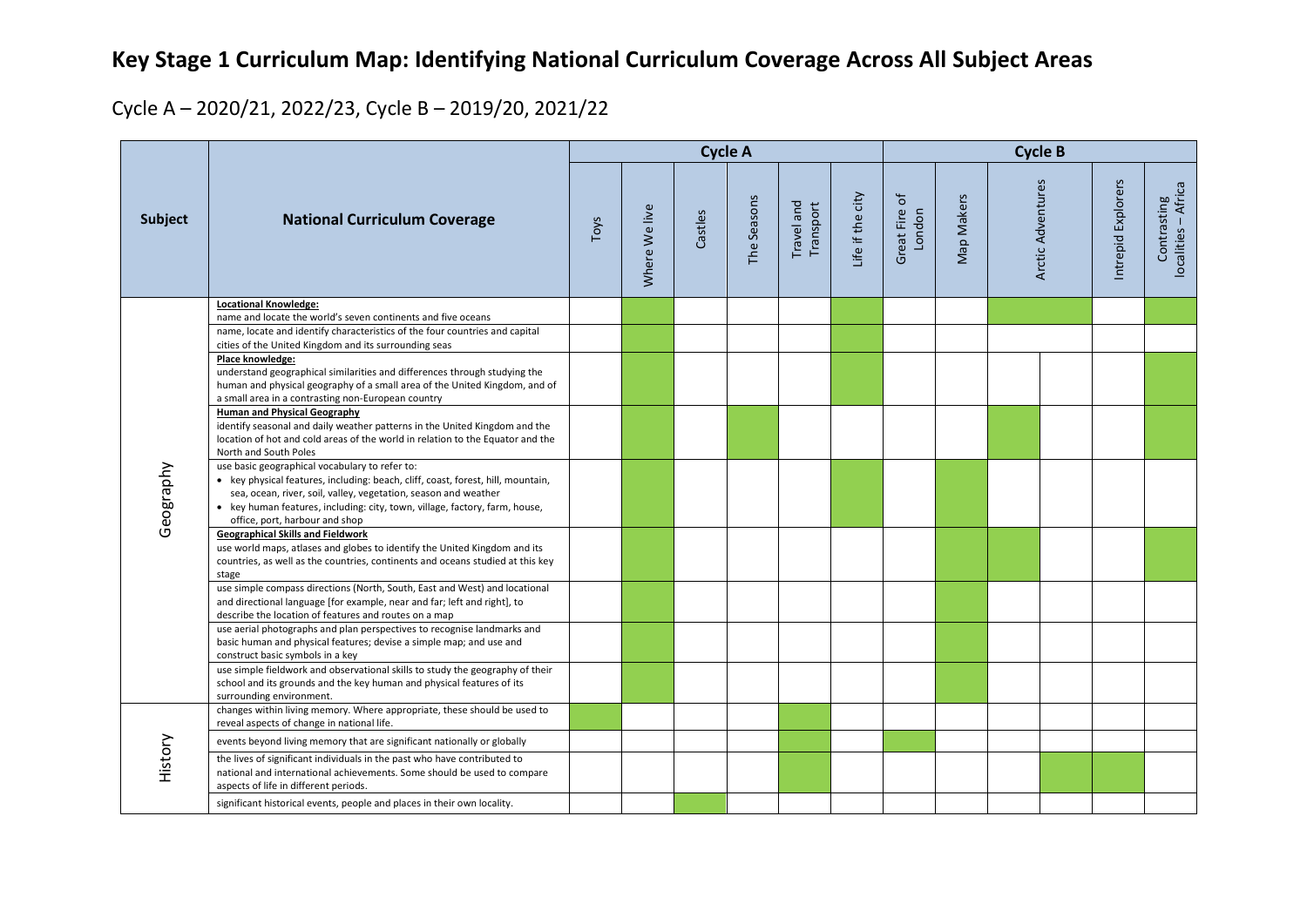|                   |                                                                                                                                                                                                                                                                                                                                             | Animals<br>including<br>humans                      | everyday<br>material<br>Uses of       | Environment<br>The | Living things<br>and their<br>habitats | Plants                         | Scientists and<br>inventors                   | including<br>Animals<br>humans                         | Seasonal<br>Changes<br>Autumn/       | Everyday<br>materials                  | Seasonal<br>Changes<br>Summer/ | Plants                             | Scientists and<br>inventors            |
|-------------------|---------------------------------------------------------------------------------------------------------------------------------------------------------------------------------------------------------------------------------------------------------------------------------------------------------------------------------------------|-----------------------------------------------------|---------------------------------------|--------------------|----------------------------------------|--------------------------------|-----------------------------------------------|--------------------------------------------------------|--------------------------------------|----------------------------------------|--------------------------------|------------------------------------|----------------------------------------|
|                   | In Years 1 and 2, children will be taught the above programmes of study and the associated objectives to ensure full coverage of the National Curriculum. Within these<br>programmes, the children will also have opportunities to work scientifically and will be taught the following practical scientific methods, processes and skills. |                                                     |                                       |                    |                                        |                                |                                               |                                                        |                                      |                                        |                                |                                    |                                        |
|                   | asking simple questions and recognising that they can be answered in different<br>ways                                                                                                                                                                                                                                                      |                                                     |                                       |                    |                                        |                                |                                               |                                                        |                                      |                                        |                                |                                    |                                        |
|                   | observing closely, using simple equipment                                                                                                                                                                                                                                                                                                   |                                                     |                                       |                    |                                        |                                |                                               |                                                        |                                      |                                        |                                |                                    |                                        |
| Science           | performing simple tests                                                                                                                                                                                                                                                                                                                     |                                                     |                                       |                    |                                        |                                |                                               |                                                        |                                      |                                        |                                |                                    |                                        |
|                   | identifying and classifying                                                                                                                                                                                                                                                                                                                 |                                                     |                                       |                    |                                        |                                |                                               |                                                        |                                      |                                        |                                |                                    |                                        |
|                   | using their observations and ideas to suggest answers to questions                                                                                                                                                                                                                                                                          |                                                     |                                       |                    |                                        |                                |                                               |                                                        |                                      |                                        |                                |                                    |                                        |
|                   | gathering and recording data to help in answering questions                                                                                                                                                                                                                                                                                 |                                                     |                                       |                    |                                        |                                |                                               |                                                        |                                      |                                        |                                |                                    |                                        |
|                   |                                                                                                                                                                                                                                                                                                                                             | Online Safety Y2 (4 lessons)<br>What is a computer? | Programming<br>Algorithms / debugging | Word Processing    | Programming:<br>Scratch Jr             | Creating Media:<br>Stop Motion | International Space Station<br>Data Handling: | Online Safety Y1 (4 lessons)<br>Improving mouse skills | Programming: Algorithms<br>Unplugged | Rocket to the moon<br>Skills Showcase: | Programming:<br>Beebots        | Creating Media:<br>Digital Imagery | Data Handling:<br>Introduction to data |
|                   | understand what algorithms are; how they are implemented as programs on<br>digital devices; and that programs execute by following precise and<br>unambiguous instructions                                                                                                                                                                  |                                                     |                                       |                    |                                        |                                |                                               |                                                        |                                      |                                        |                                |                                    |                                        |
|                   | create and debug simple programs                                                                                                                                                                                                                                                                                                            |                                                     |                                       |                    |                                        |                                |                                               |                                                        |                                      |                                        |                                |                                    |                                        |
|                   | use logical reasoning to predict the behaviour of simple programs                                                                                                                                                                                                                                                                           |                                                     |                                       |                    |                                        |                                |                                               |                                                        |                                      |                                        |                                |                                    |                                        |
| Computing         | use technology purposefully to create, organise, store, manipulate and<br>retrieve digital content                                                                                                                                                                                                                                          |                                                     |                                       |                    |                                        |                                |                                               |                                                        |                                      |                                        |                                |                                    |                                        |
|                   | recognise common uses of information technology beyond school                                                                                                                                                                                                                                                                               |                                                     |                                       |                    |                                        |                                |                                               |                                                        |                                      |                                        |                                |                                    |                                        |
|                   | use technology safely and respectfully, keeping personal information private;<br>identify where to go for help and support when they have concerns about<br>content or contact on the internet or other online technologies                                                                                                                 |                                                     |                                       |                    |                                        |                                |                                               |                                                        |                                      |                                        |                                |                                    |                                        |
|                   |                                                                                                                                                                                                                                                                                                                                             | Creations<br>Colour                                 | Moving<br>Pictures                    | Self Portrait      | Playgrounds                            | Goldsworthy<br>Andy            | Eat More Fruit<br>and Vegetables              | Sparks and<br>Flames                                   | Vehicles                             | Henry<br>Rousseau                      | Puppets                        | Winding Up                         | African Art                            |
|                   | to use a range of materials creatively to design and make products                                                                                                                                                                                                                                                                          |                                                     |                                       |                    |                                        |                                |                                               |                                                        |                                      |                                        |                                |                                    |                                        |
| Art and<br>Design | to use drawing, painting and sculpture to develop and share their ideas,<br>experiences and imagination                                                                                                                                                                                                                                     |                                                     |                                       |                    |                                        |                                |                                               |                                                        |                                      |                                        |                                |                                    |                                        |
|                   | to develop a wide range of art and design techniques in using colour, pattern,<br>texture, line, shape, form and space                                                                                                                                                                                                                      |                                                     |                                       |                    |                                        |                                |                                               |                                                        |                                      |                                        |                                |                                    |                                        |
|                   | about the work of a range of artists, craft makers and designers, describing<br>the differences and similarities between different practices and disciplines,<br>and making links to their own work.                                                                                                                                        |                                                     |                                       |                    |                                        |                                |                                               |                                                        |                                      |                                        |                                |                                    |                                        |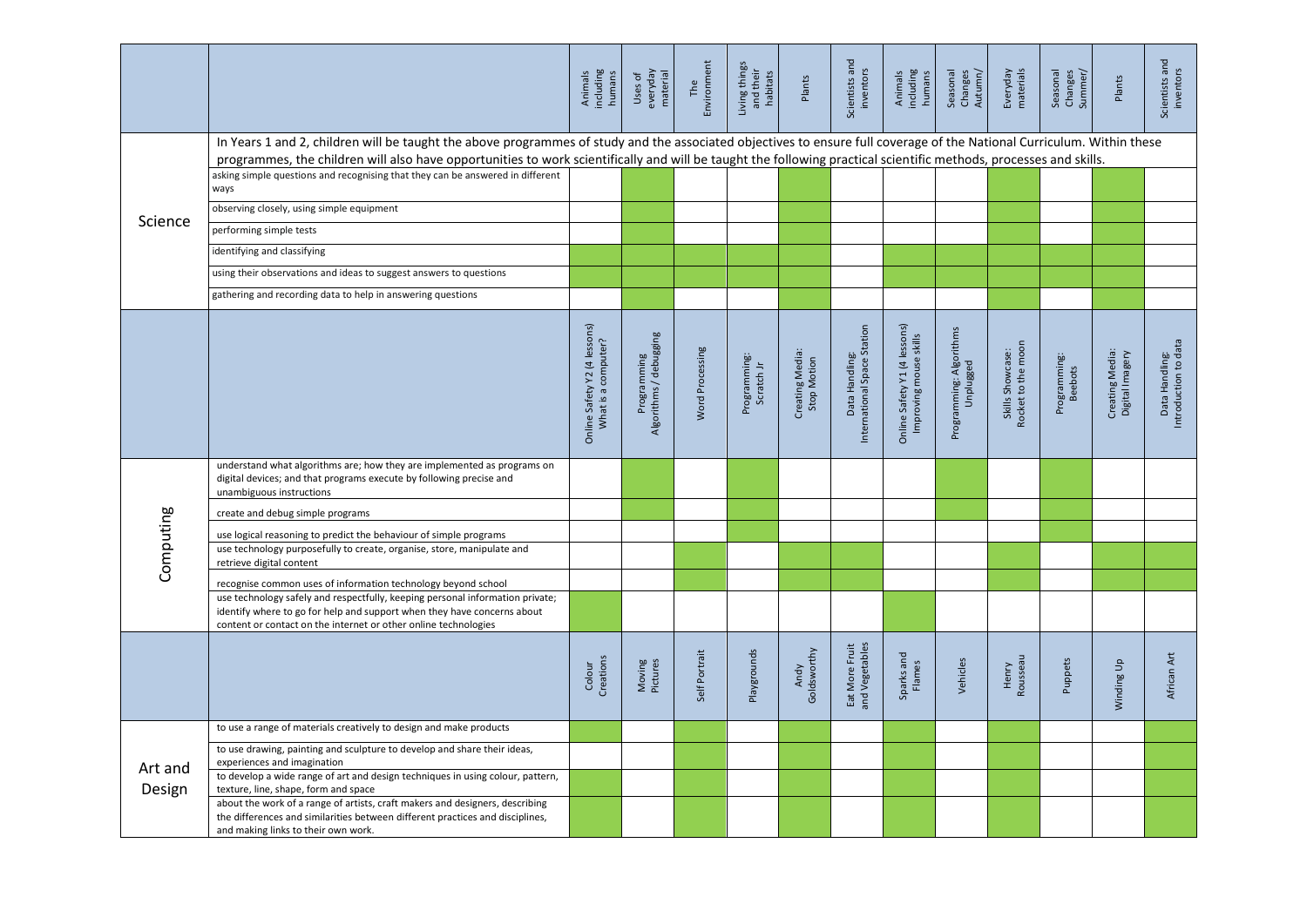| Design and Technology | Design<br>design purposeful, functional, appealing products for themselves and other<br>users based on design criteria                                                                    |                            |                                        |                                                                             |                              |                                            |                              |                              |                                        |                                                            |                              |                                                             |                                                       |
|-----------------------|-------------------------------------------------------------------------------------------------------------------------------------------------------------------------------------------|----------------------------|----------------------------------------|-----------------------------------------------------------------------------|------------------------------|--------------------------------------------|------------------------------|------------------------------|----------------------------------------|------------------------------------------------------------|------------------------------|-------------------------------------------------------------|-------------------------------------------------------|
|                       | generate, develop, model and communicate their ideas through talking,<br>drawing, templates, mock-ups and, where appropriate, information and<br>communication technology                 |                            |                                        |                                                                             |                              |                                            |                              |                              |                                        |                                                            |                              |                                                             |                                                       |
|                       | Make<br>select from and use a range of tools and equipment to perform practical tasks<br>[for example, cutting, shaping, joining and finishing]                                           |                            |                                        |                                                                             |                              |                                            |                              |                              |                                        |                                                            |                              |                                                             |                                                       |
|                       | select from and use a wide range of materials and components, including<br>construction materials, textiles and ingredients, according to their<br>characteristics                        |                            |                                        |                                                                             |                              |                                            |                              |                              |                                        |                                                            |                              |                                                             |                                                       |
|                       | Evaluate<br>explore and evaluate a range of existing products                                                                                                                             |                            |                                        |                                                                             |                              |                                            |                              |                              |                                        |                                                            |                              |                                                             |                                                       |
|                       | evaluate their ideas and products against design criteria                                                                                                                                 |                            |                                        |                                                                             |                              |                                            |                              |                              |                                        |                                                            |                              |                                                             |                                                       |
|                       | <b>Technical knowledge</b><br>build structures, exploring how they can be made stronger, stiffer and more<br>stable                                                                       |                            |                                        |                                                                             |                              |                                            |                              |                              |                                        |                                                            |                              |                                                             |                                                       |
|                       | explore and use mechanisms [for example, levers, sliders, wheels and axles],<br>in their products                                                                                         |                            |                                        |                                                                             |                              |                                            |                              |                              |                                        |                                                            |                              |                                                             |                                                       |
|                       |                                                                                                                                                                                           | Charanga<br>Hey you        | Christmas and Nativity<br>performances | Charanga Castles and BBC<br>Schools Radio - Knights.<br>castles and dragons | Charanga Zootime             | Charanga Journeys and<br>school production | BBC S.R Code Crackers        | BBC S.R Great fire of London | Christmas and Nativity<br>performances | Charanga Your imagination,<br>BBC Schools Radio Antarctica | Charanga Hands, feet, heart  | the whale<br>and school production<br>S.R Snail and<br>BBC: | Charangaga Africa and BBC<br>Schools Radio Handas hen |
|                       |                                                                                                                                                                                           |                            |                                        |                                                                             |                              |                                            |                              |                              |                                        |                                                            |                              |                                                             |                                                       |
|                       | use their voices expressively and creatively by singing songs and speaking<br>chants and rhymes                                                                                           |                            |                                        |                                                                             |                              |                                            |                              |                              |                                        |                                                            |                              |                                                             |                                                       |
|                       | play tuned and untuned instruments musically                                                                                                                                              |                            |                                        |                                                                             |                              |                                            |                              |                              |                                        |                                                            |                              |                                                             |                                                       |
| Music                 | listen with concentration and understanding to a range of high-quality live<br>and recorded music                                                                                         |                            |                                        |                                                                             |                              |                                            |                              |                              |                                        |                                                            |                              |                                                             |                                                       |
|                       | experiment with, create, select and combine sounds using the inter-related<br>dimensions of music                                                                                         |                            |                                        |                                                                             |                              |                                            |                              |                              |                                        |                                                            |                              |                                                             |                                                       |
|                       |                                                                                                                                                                                           | Fundamentals<br>s/Swimming | Gymnastics                             | Dance/<br>Swimming                                                          | Fundamentals/<br>Ball skills | Fundamentals                               | Fundamentals/<br>ball skills | Fundamentals<br>s/Swimming   | Gymnastics                             | Swimming<br>Dance/                                         | Fundamentals/<br>Ball skills | Fundamentals                                                | Fundamentals/<br>ball skills                          |
|                       | to master movements including running, jumping, throwing and catching, as<br>well as developing balance, agility and co-ordination, and begin to apply<br>these to a range of activities. |                            |                                        |                                                                             |                              |                                            |                              |                              |                                        |                                                            |                              |                                                             |                                                       |
| PE                    | to participate in team games, developing simple tactics for attacking and<br>defending                                                                                                    |                            |                                        |                                                                             |                              |                                            |                              |                              |                                        |                                                            |                              |                                                             |                                                       |
|                       | to perform dances using simple movement patterns                                                                                                                                          |                            |                                        |                                                                             |                              |                                            |                              |                              |                                        |                                                            |                              |                                                             |                                                       |
|                       | to swim competently and confidently over a distance of at least 25m                                                                                                                       |                            |                                        |                                                                             |                              |                                            |                              |                              |                                        |                                                            |                              |                                                             |                                                       |